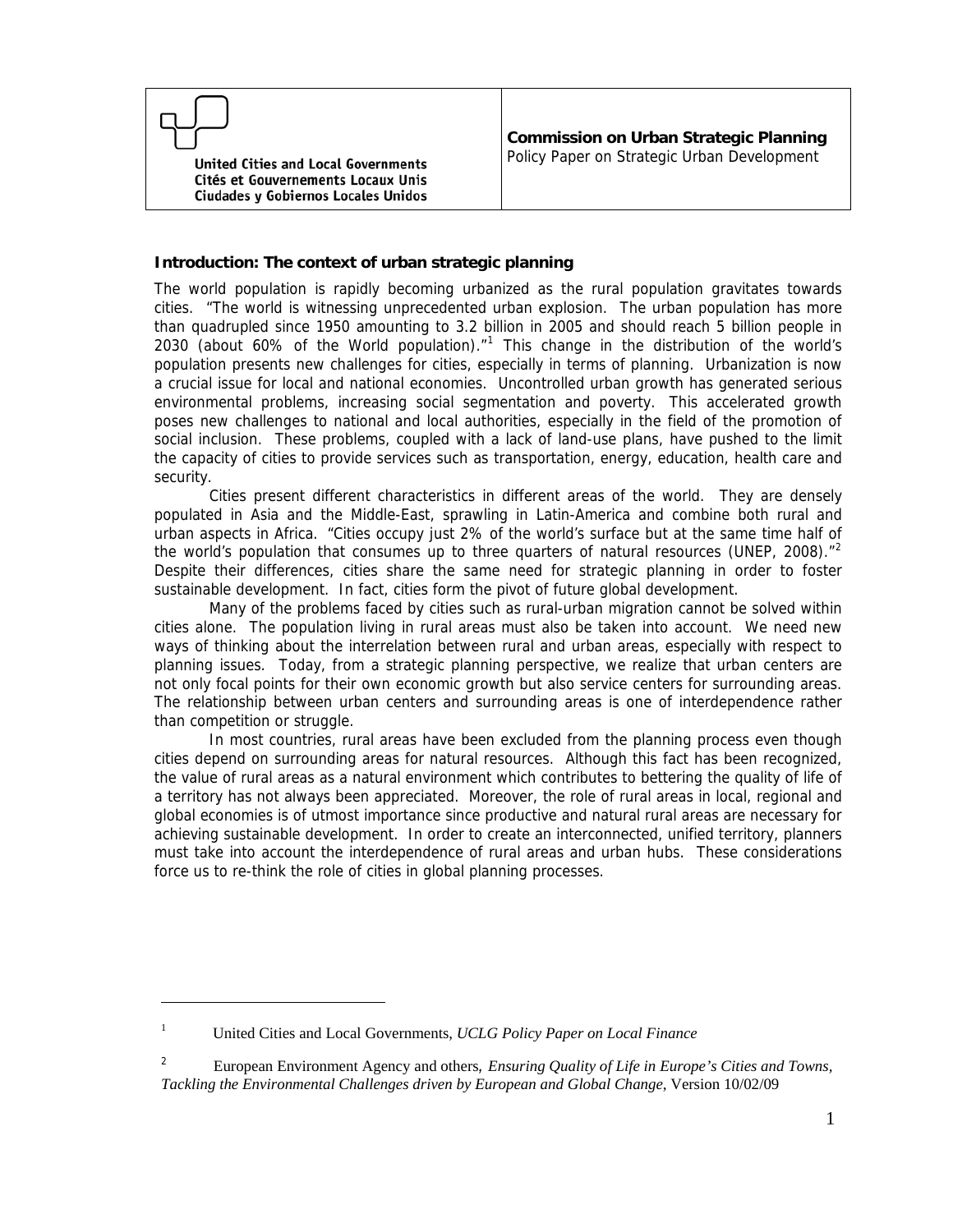#### **Globalization**

Globalization presupposes the creation of a unique global area of interdependencies which constitutes the basis of a new global economy and culture. "Cities as well as metropolitan regions constitute areas of globalization and are connected to communication networks, logistical systems, transportation systems and information systems that enable us to articulate local and global areas. $\mathbf{r}^3$  $\mathbf{r}^3$ . One major phenomena stemming from the globalization process is the creation of regional and international decision-making bodies in the form of supra-national associations.

One of the most important aspects of this new global organization is that it requires a new system of actors at both the local and global levels. Globalization leads to the reorganization of pre-existing territories, a new division of international and interregional labor, and a new geography of development which includes regions of both winners and losers. The advantages of globalization are technological, commercial and financial "windows of opportunities" for a qualitative jump towards a new dynamic of growth. The drawbacks of globalization are marginalization, subordination, environmental crisis and/or fragmentation of former territorial unity. The balance between advantages and drawbacks for different regions depends firstly on their pre-existing characteristics and degrees of development; and secondly, on the capacities and strategies of the system of local actors to help overcome these drawbacks. In this context, more efficient policies should be adopted by local governments for distributing the economic benefits resulting from globalization in an effort to create more equitable and cohesive societies.

# **Decentralization**

Since the 1980s in many areas of the world, welfare institutions which depended on the central government have been progressively dismantled. Consequently, both provincial and municipal governments have been made increasingly responsible for the provision of social services. Unfortunately, this process of decentralization is often merely a transference of duties and responsibilities from the central administration to the provincial and local governments, who lack the financial resources necessary to carry them out. Additionally, international credit is not readily available for local projects because the granting of aid is often dependent on specific transfers or authorization from the central government. So even though decentralization has brought decisionmaking closer to the people, both cities and provinces are often saddled with more responsibility than they are willing or able to accept. To make matters worse, local administrations are often denied administrative autonomy and are required to bring their policies into line with those of higher levels of government.

Although decentralization has helped to endow cities with capacities for managing new responsibilities, in many cases inequality of resources exists between different local spaces. The process of decentralization of powers and responsibilities is not necessarily accompanied by an effective decentralization of resources and tools which would facilitate the management of urban development. Generally, local authorities have weak instruments for regulating urbanism.

# **1. The strategic planning process**

Urban strategic planning is a specific instrument of management which encourages citizen participation in local policy decisions. The partnerships which emerge from urban strategic planning are especially created for designing and managing sustainable projects for the city. But these processes of citizen involvement are not spontaneous: it is the local government which is

<span id="page-1-0"></span> $\overline{a}$ 3

AERYC, electronic newsletter, December, 2008 Num 7.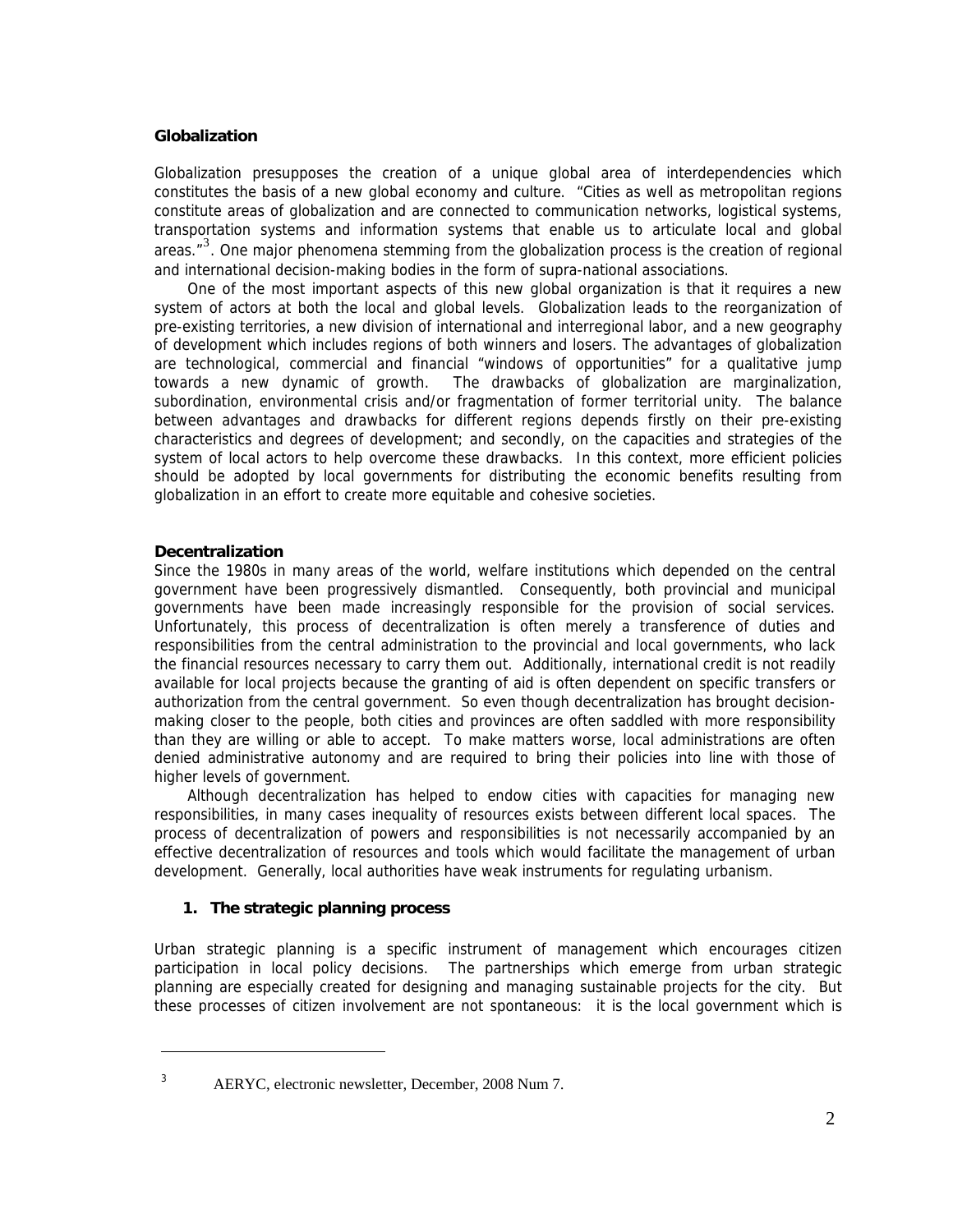primarily responsible for fostering opportunities for civil society organization participation. Furthermore, the process of participation must include actors with a strong technical orientation who have the capacity for dealing with the needs and requirements of society. This kind of publicprivate partnerships requires clearly established rules so that collective and individual benefits are produced which in turn strengthen the actors' motivation for continuing to participate in a project.

Urban strategic planning allows local governments to enlist the participation of social actors, to achieve consensus about policies and projects and to encourage partnerships aimed at proposing, implementing and evaluating projects. Urban strategic planning is only possible, however, if the government is willing to share the power and respect the decisions which emerge from the process of negotiation. There are three basic sources of input: political decisions and the know-how of both professionals and social actors.

During the stages of a strategic plan (Diagnosis, Planning, Strategic Management, Monitoring and Evaluation) social and political actors work together using a specific methodology. In the Strategic Management stage of the plan, the actors define their own responsibilities in the projects and design monitoring systems such as Urban Indicators Systems. Depending on the changes in the social context, the agenda is adapted to suit different conditions or circumstances.

## **2. The system of local actors**

This new way of thinking about cities implies a new system of actors. Both private actors and citizens together with local leaders are involved in the planning of city development. Since the future of their city is of vital importance to citizens, it is crucial to include them in the process of strategic planning. As far as possible, citizens participate both directly or indirectly (through representatives from civil society organizations) in the making of their own city. A large number of private actors are also invited to participate in the planning process. Private actors represent an important part of a city's economic, cultural or social activity, hence are vital to its development. A new system of "public-private-citizen" actors emerges. Moreover, the relationship and cooperation between these different actors can constitute an active and productive unit.

The shifting relationships between the state, civil society and the market are bringing about far-reaching changes in traditional ways of governing. For instance, modifications are being introduced in the design and implementation of public policy, not only through civil society commitment to social service delivery but also through the formation of associative networks, i.e. public-private partnerships which shape policy decisions. Associative networks are contributing to the emergence of a new style of governing based on participation, co-operation and shared responsibility.

Associative networks unite people around common issues. By common issues we mean matters of public concern, particularly those which are related to the common good or the public interest. Even though in practice it would be difficult to reach complete understanding about what is in the "public interest", a community can come to an agreement about its goals and the extent to which any proposed action contributes to these goals. Generally speaking, the majority of associative networks are developed in micro-spaces at the local level. They are complements to local decision-making and alternative channels for dealing with conflict. They are important initiatives for improving the design and implementation of public policy in an effort to ameliorate both social and economic inequalities. As they transform the traditional relationship between the state and CSOs, associative networks bring about radical transformations in both the actors involved and in the political education of these actors: the stakeholders gain synergy from their own cooperation. Hence both public and private sectors can benefit by optimizing their resources.

We will now discuss the role of four different actors in the process of urban strategic planning:

 The role of city mayors and local leaders in assuming leadership of urban strategic planning processes.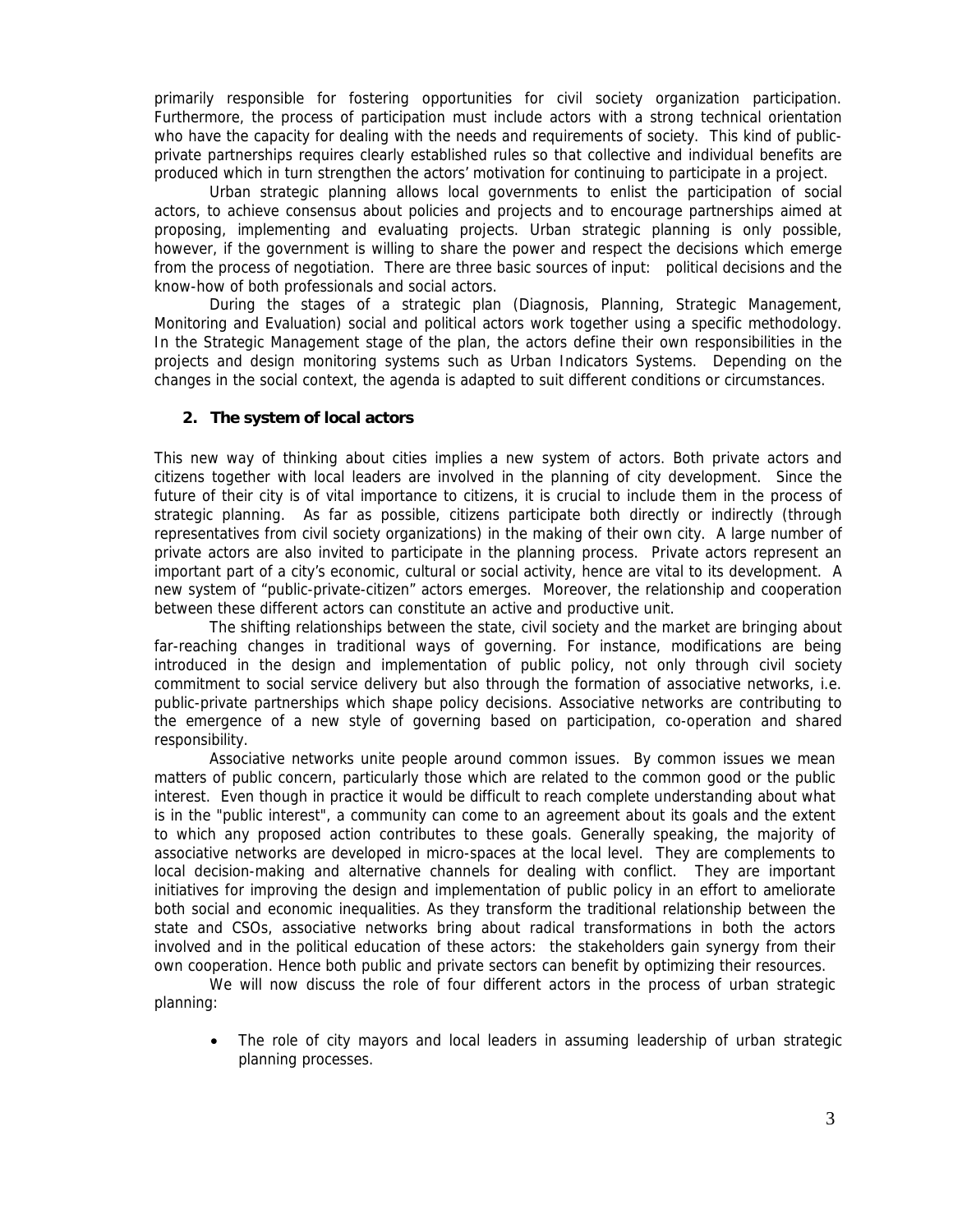Generally speaking, (to be verified) city mayors and local leaders assume the leadership of urban strategic planning processes. In fact, mayors and local leaders are often the impetus for carrying out such projects. If the project is only possible with the involvement of different actors, mayors and local leaders are often the mainstay of the project.

The role of knowledge platforms (universities and research centers).

The role of knowledge platforms is fundamental to the process of urban strategic planning because of the research they do and the data they provide. For example, in the planning strategy of the city of Rosario (Argentina), the university has played an important role in establishing an inicial diagnosis of the city.

• The role of city associations and networks.

City networks are becoming important in the international sphere as an essential component of the strategy for the internationalization of cities. Participation in these networks provides a convenient institutional framework for exchanging successful experiences related to local management. Also, cooperation with other cities for exchanging technical expertise and attracting international financial aid increases the quality of public management. The participation of cities in associations and networks contributes to defining and presenting local perspectives in regional or global spheres. In addition, it allows the coordination of efforts to face issues of global scale and local impact.

 The role of supra-local entities (regions, provinces, federal states and national contexts).

The role of supra-local entities differs from one case to another. Although it may be desirable for supra-local entities to work with and support programs initiated by local entities, it is not always possible for different reasons (i.e., administrative, political, economic, etc.). For example, in the case of Rosario, the city alone has carried out the planning process without aligning its policy with that of provincial or national governments. Another example is that of the United Kingdom, where indicators established at the national level help guide the local authorities in the urban planning strategy. An important role of supra-local authority is to harmonize developments of different cities in a specific area by aiding cooperation between these cities and by helping to establish a solid network.

#### **We would like to pose the following questions:**

What are your suggestions for this new system of local actors? How can efficiency be improved? What role should supra-local authorities adopt? When should they intervene in the local planning process?

# **3. Solutions provided by city development strategies**

Criteria, concepts and values upon which strategic urban planning is based:

 Financial, social and environmental sustainability. Environmental quality and challenges posed by climate change: water, air, soil

Urban strategic planning involves long term projects and generates sustainable development through careful investment in and management of public and private resources for infrastructure. Urban strategic planning helps enable cities to meet their needs and improve the quality of life. In order to build sustainable environmental services and infrastructure, local governments must have tools of management, financing and control over these services.

Urban strategic planning should include objectives for the reduction of emissions as well as the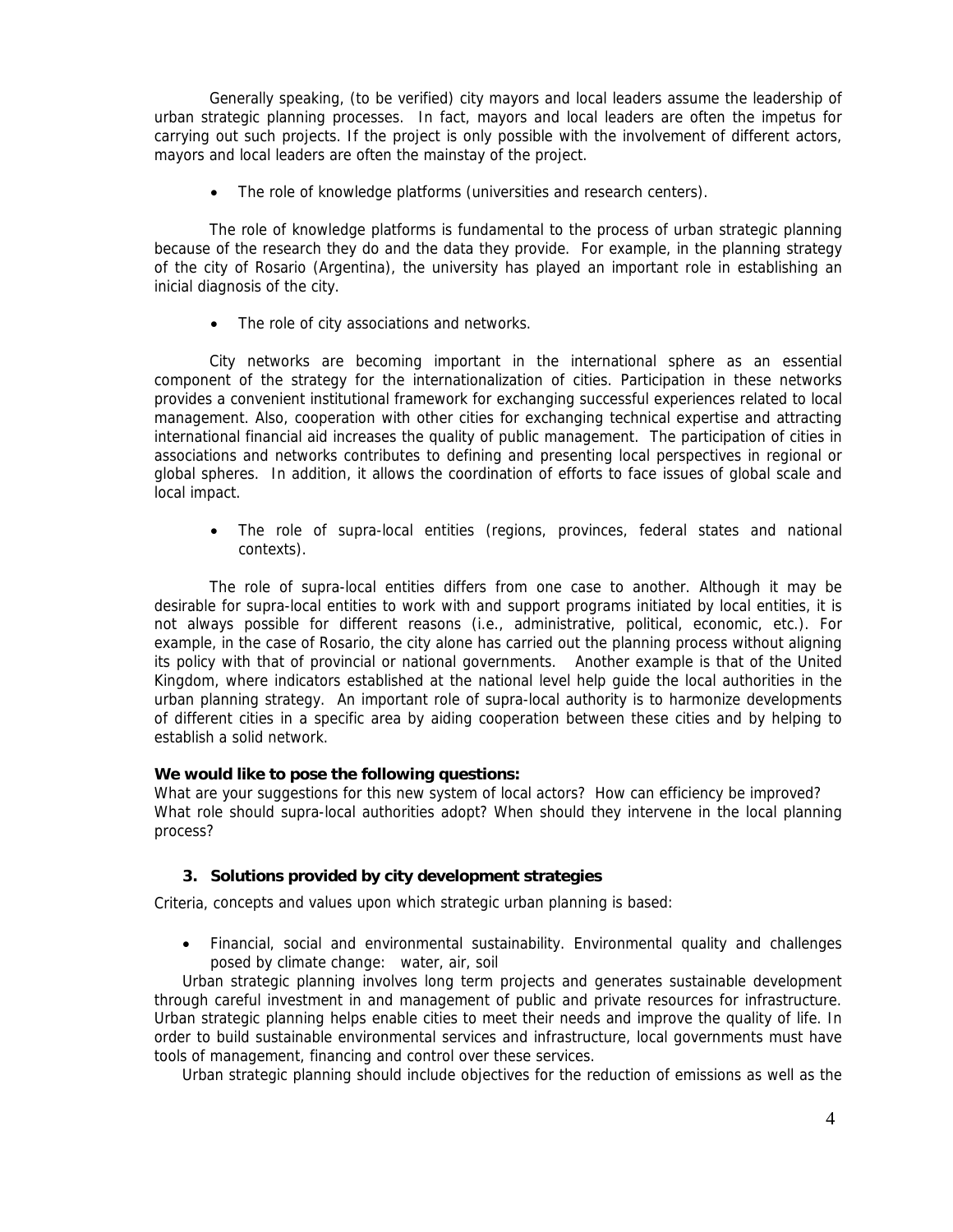implementation of strategies for adapting to and mitigating the effects of climate change. There is little conclusive evidence about the effects of global climate change at a local level. Deliberative processes which estimate eventual risks should be developed at a regional level. (Declaration of Local Governments on the Climate Change, 2009) The inclusion of environmental services in strategic planning will permit the management of and investment in infrastructure for insuring an adequate water supply. (Istanbul Water Consensus, 2009)

Reduction of poverty and promotion of social inclusion

A city's most pressing problems are poverty, non-integrated poor migrants, the informal economy, a lack of potable water, a shortage of food, deterioration of the habitat, environmental pollution, deficient public transportation systems and violence. Increasing social exclusion is readily observable as people are stigmatized for living in certain areas of the city.

If local social, urban and security policies are unable to overcome poverty, they should at least serve to develop infrastructure for satisfying a community's needs. One of the important aspects of the reduction of poverty is the harmonisation of the informal economy with the productive formal sectors, the development of infrastructure for transport and public services, and investment in the development of social and human resources.

- Gender equity and respect for diversity
- Citizen participation in the definition and implementation of public policies

Strategic urban planning enables local governments and various local actors to define and reach agreement on different priorities for the city. Through participation, an increasing number of citizens contributes to a city's planning and management and takes part in decisions to better the quality of life. Participation strengthens the links between the state and civil society. The challenge is to gradually involve citizens in the design of public policies.

Cooperation and interaction of different stakeholders: public, private and civil society

The consensus is that the efficacy of public action is based on the quality of interaction between the different levels of government, business organizations and civil society. These new ways of governing are referred to as "governance", "relational government" or "networks of publicprivate-civil interactions". Structural reform and processes of public administration are considered in terms of their contribution to the networks of interaction or to the structures and processes of governance.

# **4. Diversity and coherence of the plans**

 $\overline{a}$ 

"Different planning and development documents are available to local authorities to allow them to address urban challenges of a demographic, environmental and economic nature. These documents have changed significantly in recent years in terms of their objectives (steering urban development rather than hoping to control it), their style (simplified documents), their content (implementation and environmental impact) and their creation (participation).<sup>"[4](#page-4-0)</sup>

 The choice of different kinds of plans depends on two main factors: the size of the city and the number of inhabitants. "The area concerned by the document varies according to the size of the city. Up to a population of around 200,000 inhabitants, the plan may be limited to the urban

<span id="page-4-0"></span><sup>4</sup> Ministère de l'Écologie, du Développement et de l'Aménagement durables, Isted *Villes en Devenir*, juin 2007